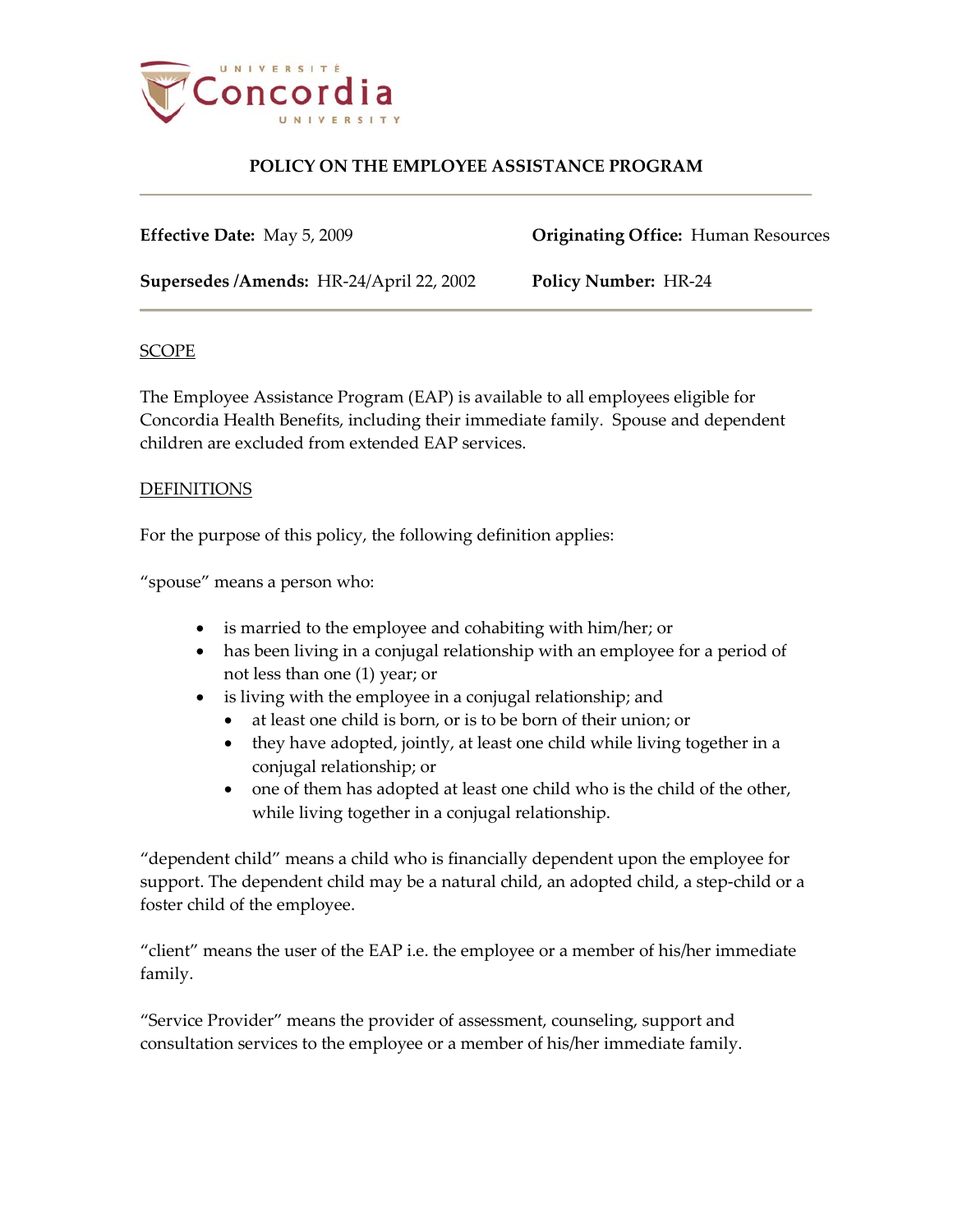

Page **2** of **5**

### **POLICY**

The University maintains an Employee Assistance Program that provides a broad range of services to employees to improve their health and well-being.

#### General Provisions

- 1. The EAP is a voluntary, confidential counseling and referral service for employees and their families. At no time are any involuntary referrals made.
- 2. The EAP is separate from all academic and staff functions of the University and is not subordinate to any academic, research, training or administrative activities.
- 3. At no time may an employee's supervisor or any other member of the University administration use the EAP as a tool for management.
- 4. The EAP and its extended services provide information, counseling and referral in the following areas:
	- Couple and family: for individuals and families with problems such as communications, marital difficulties, parenting, separation and divorce.
	- Personal and emotional: interpersonal relations relating to work or personal life: stress, anxiety, depression, phobias, emotional and physical complaints.
	- Violence and abuse: individual counseling to provide assistance to people who have experienced a traumatic event.
	- Substance abuse: short-term counseling for problems of abuse with appropriate referral to other community resources if warranted.
	- Bereavement: support and counseling following the death of a family member or significant other.
	- Referral for longer-term counseling: if required, the EAP Service Provider will assist the client to find appropriate community services where available.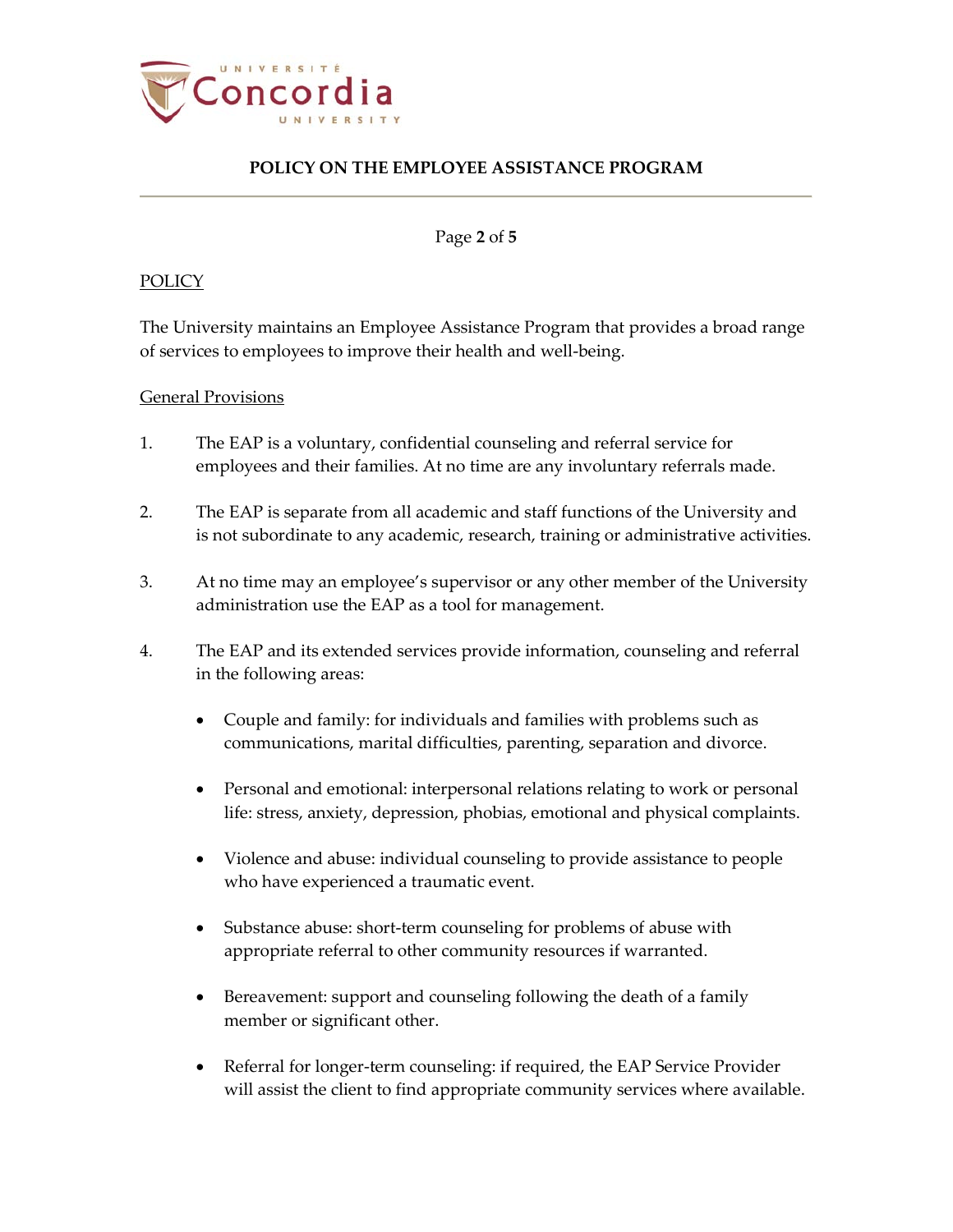

#### Page **3** of **5**

When possible, services which are covered by Medicare or the University's health insurance plan will be used.

- Crisis Intervention/Trauma Response Service provided to the Concordia community with proper initiation.
- The EAP provides a number of extended services including the "I Quit" Smoking Cessation Program, the Drug and Alcohol Recovery Program (DARP), etc.

#### **Confidentiality**

- 5. The University recognizes that confidentiality is the cornerstone on which a successful EAP is built. It is therefore committed to ensuring that each client's right to confidentiality is honored and safeguarded.
- 6. Strict confidentiality is maintained and no information is provided by the Service Provider unless requested by the client in writing. This request may be withdrawn at any time by notifying the Service Provider in writing.
- 7. Because of the nature of confidentiality and anonymity within the EAP, any recommendation for sick leave must be made through the employee's physician.
- 8. Only statistical information is provided to the EAP Committee for the purpose of auditing the program. No names, employee numbers or other forms of personal identification are used.
- 9. The following do not constitute a breach in confidentiality:
	- information about the EAP in general
	- release of subpoenaed information
	- information regarding a client's danger to self or others transmitted to the appropriate authorities by the Service Provider as required by the code of ethics of the professional corporations.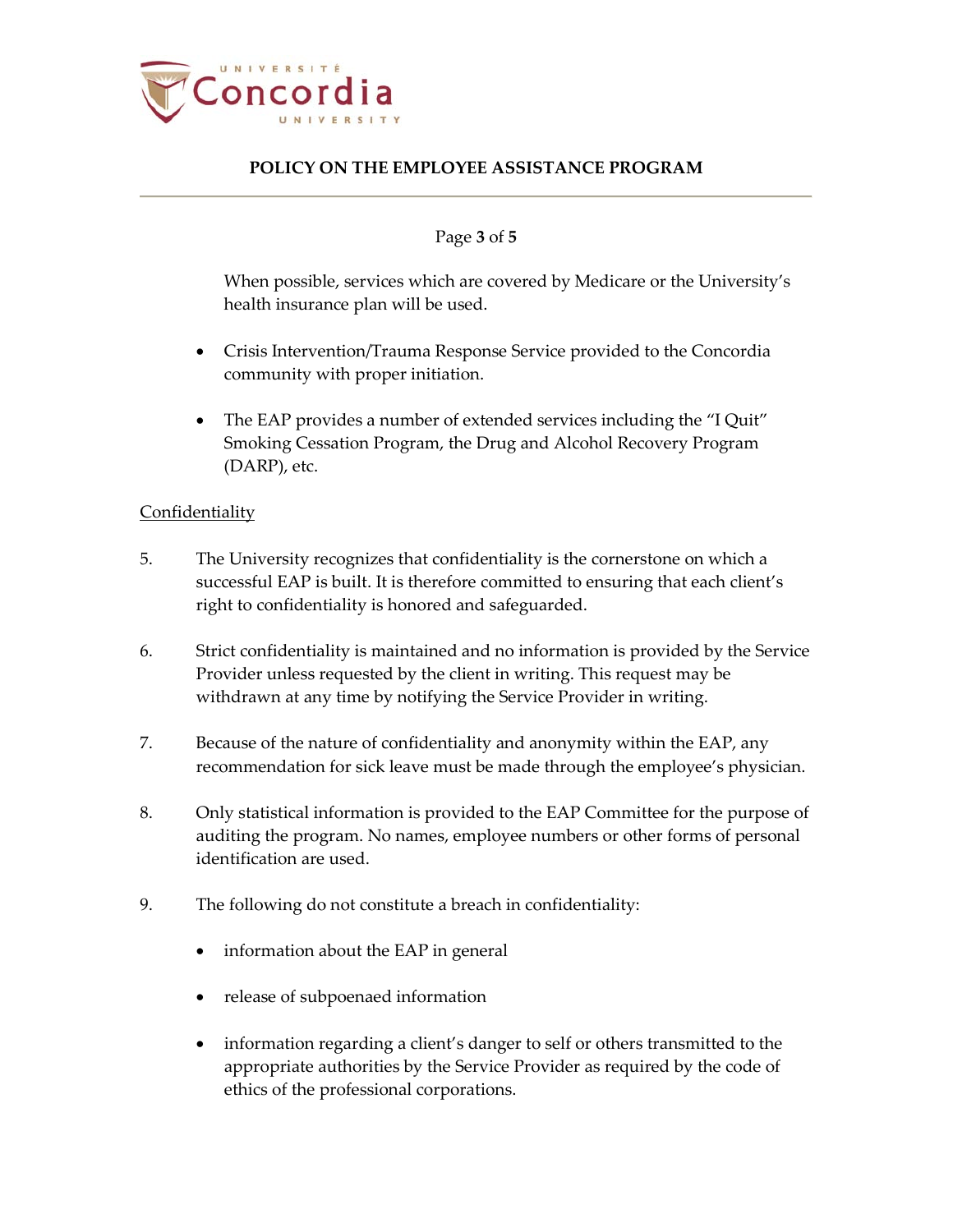

#### Page **4** of **5**

10. To further safeguard the confidential aspect of the program, the EAP counseling services are provided off-campus by a Service Provider who is external to the University.

#### Access to the Program

- 11. Employees may gain access to the EAP services by contacting the Service Provider directly or through the Internal Coordinator.
- 12. Self-referrals are those in which a client makes direct contact with the provider.
- 13. Assisted referrals are those in which a client has been assisted in seeking referral by someone else: a family member, a fellow employee, a union representative or a supervisor. However, no employee is under any obligation to use the EAP services after this referral.
- 14. Assisted referrals may not be used by supervisory or administrative staff for job performance problems which have reached a formal stage of discipline.

### Administration of the Program

- 15. The Concordia EAP Program is an employee-managed program. To this end, the EAP Committee is made up of association and union representatives that form the majority of the Committee, and of resource personnel appointed by the Committee. Recommendations can be received from the University administration and must be approved by EAP members. The Chair of the EAP Committee will be selected from among its association and union representatives. All representatives and resource personnel serving on the committee must be eligible for EAP services and Health Benefits at Concordia.
- 16. The EAP Committee is responsible for managing the program and for presenting an annual report to the Vice-President responsible for the Employee Assistance Program.
- 17. The Internal EAP Coordinator has the primary administrative responsibility for the overall operations of the program.